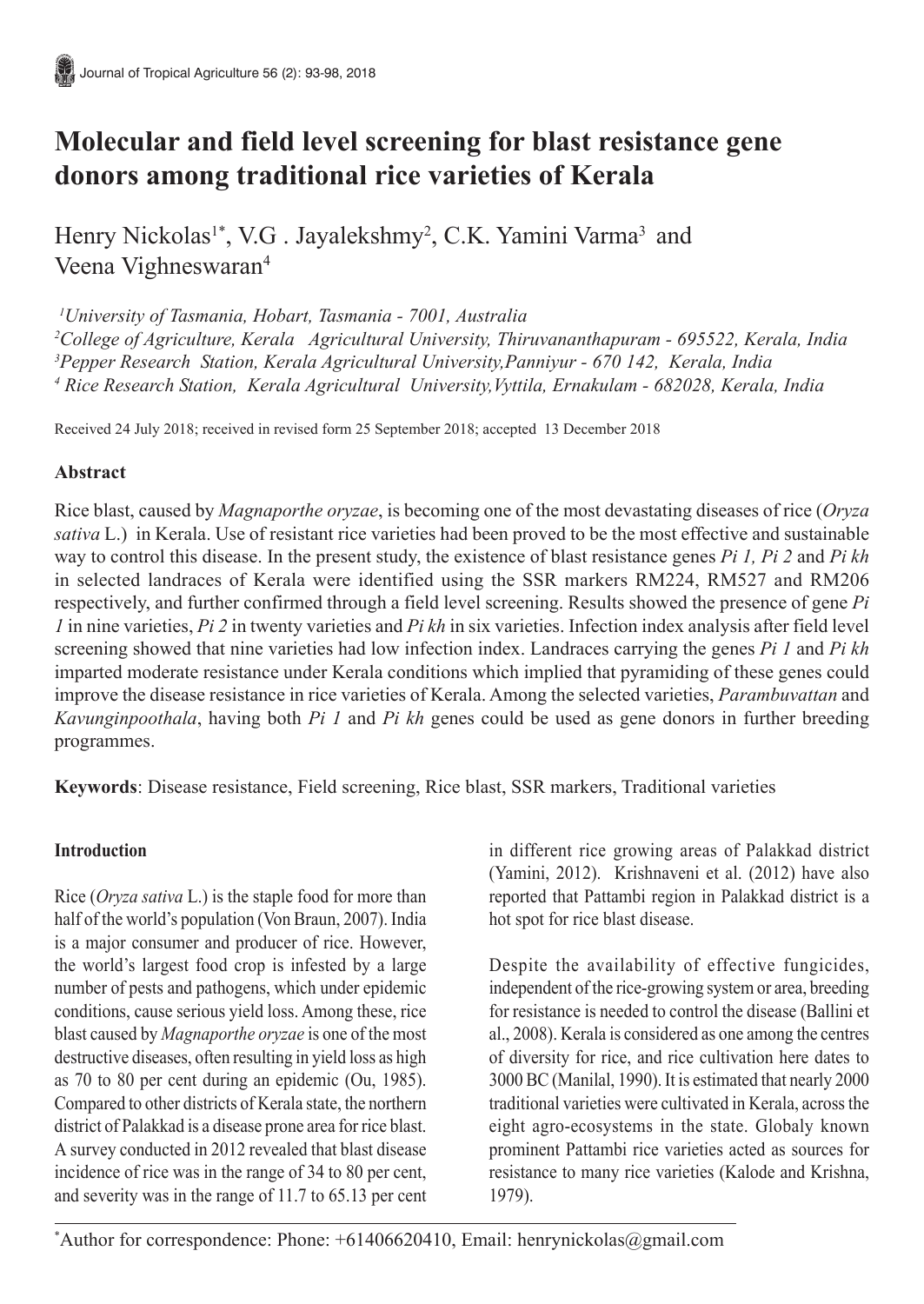Various studies have been done on the identification and introgression of the blast resistance genes in rice (Miah et al*.,* 2017; Khan et al., 2018). However, no pertinent study has been done to detect these resistance genes against blast in Kerala rice varieties. Exploring the underutilized resource of resistant genes in the varieties of Kerala, the present study aimed to identify traditional rice varieties with blast resistance genes *Pi 1, Pi 2* and *Pi kh*, using associated functional markers, following a field level screening under disease stress condition.

#### **Materials and methods**

Thirty traditional varieties were collected from various agricultural research stations of Kerala under Kerala Agricultural University including Regional Agricultural Research Station (RARS) Pattambi, Farming Systems Research Station (FSRS), Kottarakkara and Regional Agricultural Research Station (RARS), Kayamkulam. Four control varieties were also selected, including three check varieties for resistant genes and one for susceptible genes (Table 1).

#### *Molecular level screening*

DNA was extracted from the leaves of thirty-four varieties following the procedure of Regowsky et al. (1991) with minor modifications. Reported simple sequence repeat (SSR) markers specific to genes under study were used for Polymerase Chain Reaction (PCR) following Cordeiro et al. (2002). The reaction was carried out in 25 µl reaction mixture containing 25 ng genomic DNA, 1.5 Mm  $MgCl<sub>2</sub>$ , 200  $\mu$ M total dNTPs, 1 unit of Taq DNA polymerase, 1x PCR buffer and 0.2  $\mu$ M each of forward and reverse primer. Amplification was done in programmable thermocycler programmed as follows: An initial denaturation at  $94 \text{ °C}$  for 5 minutes followed by 35 cycles of 94  $\degree$ C for 1 minute, at annealing temperature for 1 minute and 72  $\mathrm{C}$  for 2 minutes; followed by a final elongation at  $72 \text{ °C}$  for 5 minutes and a  $4 \,^{\circ}\mathrm{C}$  hold. Amplified products were separated by agarose gel electrophoresis using 1.8 per cent gel and photographed using a gel documentation system.

#### *Field level Screening*

The experiment was conducted at Pattambi, Kerala, a hotspot of rice blast disease with thirty traditional varieties and two check varieties (one susceptible variety *Jyothi* [KAU, 2011] and one resistant variety *Tetep*), in an area of 5 cents during *Kharif* season, 2013. All agronomic practices on the main field were carried out on time as per the package of practices recommendations of the Kerala Agricultural University (KAU, 2011). The nursery was prepared and seedlings were uprooted 30 days after sowing and transplanted to the main field. Randomized Block Design was used for the field level screening of the varieties. Thirty-two varieties were taken and arranged in lines, with each line containing 20 hills in 3 replications. Layout of uniform blast nursery (UBN) method, approved by International Rice Research Institute (IRRI), was used for screening of rice germplasm against *Magnaporthe oryzae* in the main field*.*

Isolation and inoculation of the pathogen were done following Yamini (2012). The blast pathogen was isolated from paddy leaf samples collected from hot spot areas of farmer's field in Pattambi during December 2012 following standard procedures using Potato Dextrose Agar (PDA) medium (Tuite, 1969). The isolation of the pathogen was done from the leaves showing typical symptoms after keeping in a moist chamber for 24 hours. The tissue isolation technique was done following standard procedure. On the third day when mycelial growth was observed, the mycelial bits were aseptically transferred to PDA slants. The cultures were periodically subcultured in PDA slants. The pathogenicity test of the isolate was conducted and Koch's postulates proved. The spore suspension was prepared from 7-day old blast culture grown on PDA and the mycelia was scraped into 10 ml of distilled water and the solution was filtered through two-fold cheesecloth to remove the fungal debris. The spore concentration was adjusted to  $1 \times 10^5$ 

*Table 1.* Various genes under study, primers used for each gene and their amplification base pair

| Genes  | Check variety                        |       | SSR Primer Amplification base pair | <sup>b</sup> References                         |
|--------|--------------------------------------|-------|------------------------------------|-------------------------------------------------|
| $Pi$ 1 | C <sub>101</sub> L <sub>AC</sub>     | RM224 | $146$ bp                           | (Fuentes et al., $2008$ )                       |
| $Pi$ 2 | C <sub>101</sub> A <sub>5</sub>      | RM527 | $233$ bp                           | (Arunakanthi et al., 2008; Prasad et al., 2011) |
| Pi kh  | Tetep                                | RM206 | $145$ bp                           | (Sharma et al., 2010; Prasad et al., 2011)      |
|        | <sup>a</sup> Susceptible geneBPT5204 |       |                                    |                                                 |

a susceptible check variety was commonly used for all three genes

breferences are for the respective SSR primers and amplification base pair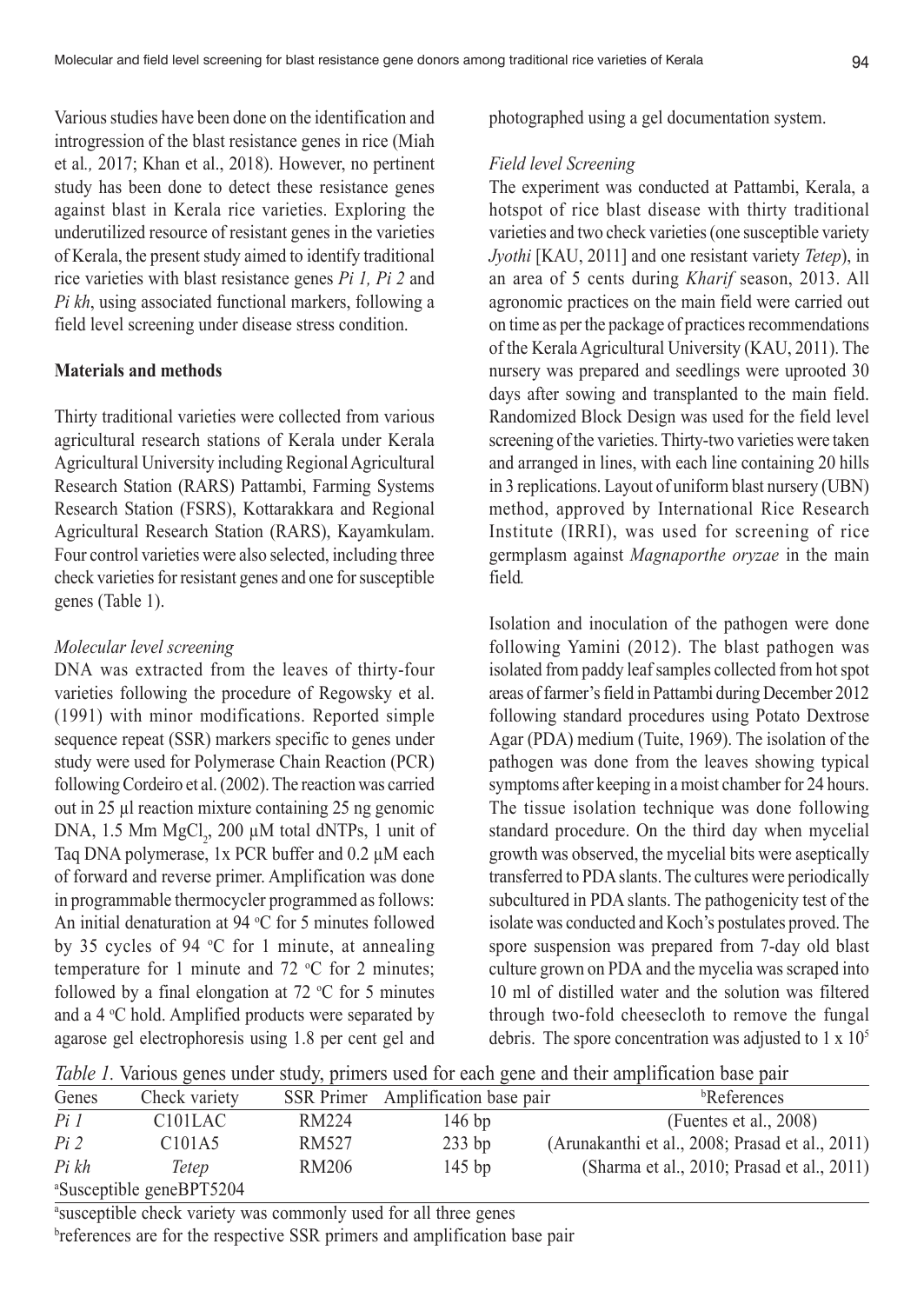spores per ml using hemocytometer as described by Aneja (2009). The spore suspension containing Tween – 20 (0.2 per cent) was sprayed uniformly over onemonth-old plants. The inoculum was sprayed in the evening till the entire plant surface become wet with spore suspension and left overnight. Scoring was done after 15 days of post-infection using Standard Evaluation System (SES) (Chaudhary, 1996). In the field screening, periodical scorings (disease intensity) were made for the development of symptoms on leaves (Krishnaveni et al., 2012) using the 0-9 SES scale of IRRI at 47 days after transplantation (DAT) and 79 DAT.

## *Infection Index and statistical analysis*

Infection index (ID) of the disease was calculated (Table 2) using scores obtained from the field screening following McKinney (1923).

| $ID =$ | Sum of all numerical ratings | 100                      |
|--------|------------------------------|--------------------------|
|        | Total no. of plants          | Maximum disease category |

where, sum of all numerical ratings is the disease score. All analyses were done using MS-Excel. Data generated from the laboratory study as well as the field study were subjected to the analysis of variance (ANOVA) after appropriate transformation where needed. The correlation coefficient between the number of genes and disease scores was calculated following Cochran and Cox (1957).

## **Results and discussion**

This study identified the donors for blast resistant genes among the selected varieties of Kerala. Traditional rice varieties of Kerala carry unique resistant genes (Rekha et al., 2011), that lower the risk of disease attack, compared to the high yielding varieties (Devi et al., 2017). In the present study, varieties with the presence of three blast resistance genes, *Pi 1, Pi 2* and *Pi kh* were identified*,* which were reported to give broad-spectrum resistance to different races of *Magnaporthe oryzae* (Liu et al., 2002; Khan et al*.*, 2018) and which have been widely used for the breeding of resistant cultivars (Madhavi et al., 2016)*.* In this study, some varieties were found to be heterozygotes since seeds were collected from the plants grown in open condition. Gene *Pi 1* was identified in nine varieties, in which six varieties were in heterozygous condition (*Thekkancheera, Thekkanchitteni, Njavara* from Kunnathoor*, Parambuvattan, Kavunginpoothala,* and *Karutha* *Table 2.* Infection index of various treatments calculated using scores obtained 79 DAT

| $\frac{1}{2}$                             |                       |                  |
|-------------------------------------------|-----------------------|------------------|
| <b>Rice Varieties</b>                     | Infection index mean* |                  |
| Tetep                                     | 7.34                  | (15.72)          |
| Thekkanchitteni                           | 25.15                 | (30.1)           |
| Kavunginpoothala                          | 27.01                 | (31.31)          |
| Njavara from Karipra                      |                       | $32.73$ $(34.9)$ |
| Thekkancheera                             | 35.15                 | (36.36)          |
| Karutha Modan                             | 35.52                 | (36.58)          |
| Parambuyattan                             | 37.00                 | (37.46)          |
| Cheradi from Kunnathoor                   | 37.37                 | (37.68)          |
| Chuvanna Modan                            | 37.93                 | (38.02)          |
| Oorumundakan                              | 38.10                 | (38.12)          |
| Njavara from Kunnathoor                   | 38.48                 | (38.34)          |
| Thekkan                                   | 40.76                 | (39.68)          |
| Nadan Njavara from Elampalloor            | 41.21                 | (39.94)          |
| Kodiyan                                   | 42.15                 | (40.48)          |
| Palakkadan Njavara from Elampalloor 42.25 |                       | (40.54)          |
| Aryan                                     | 44.71                 | (41.96)          |
| Kayama                                    | 45.14                 | (42.21)          |
| Vadakkanchitteni                          | 45.51                 | (42.42)          |
| Velutharithavalakkannan                   | 45.52                 | (42.43)          |
| Jedduhalliga                              | 46.24                 | (42.84)          |
| Velutharikayama                           | 51.51                 | (45.87)          |
| Vellari                                   | 53.31                 | (46.9)           |
| Thavalakkannan                            | 58.41                 | (49.84)          |
| Cheriya aryan                             | 59.27                 | (50.34)          |
| Ponnaryan                                 | 59.90                 | (50.71)          |
| Veluthavattan                             | 60.46                 | (51.04)          |
| Maskathi                                  | 61.09                 | (51.41)          |
| Kumpacheradi from Puthoor                 | 61.46                 | (51.63)          |
| Jyothi                                    | 61.85                 | (51.85)          |
| Athikkiraya                               | 65.53                 | (54.05)          |
| Kattamodan                                | 66.08                 | (54.38)          |
| Eravapandi                                | 73.69                 | (59.14)          |
| CD(0.05)                                  |                       | 8.142            |

\*Figures in parentheses are transformed data

*Modan)* and three in homozygous condition (*Jedduhalliga, Chuvanna Modan, Njavara* from Karipra) (Plate 1a). *Gene Pi 2* was found in twenty varieties, wherein except one (*Thekkancheera)*, all varieties were in homozygous condition (*Aryan, Velutharikayama, Jedduhalliga, Vadakkanchitteni, Thekkan, Veluthavattan, Kodiyan, Kattamodan, Chuvanna Modan, Oorumundakan, Palakkadan Njavara* from Elampalloor*, Nadan Njavara* from Elampalloor*, Njavara* from Karipra*, Ponnaryan, Vellari, Thavalakannan, Velutharithavalakkannan, Kayama* and *Karutha Modan)* (Plate 1b).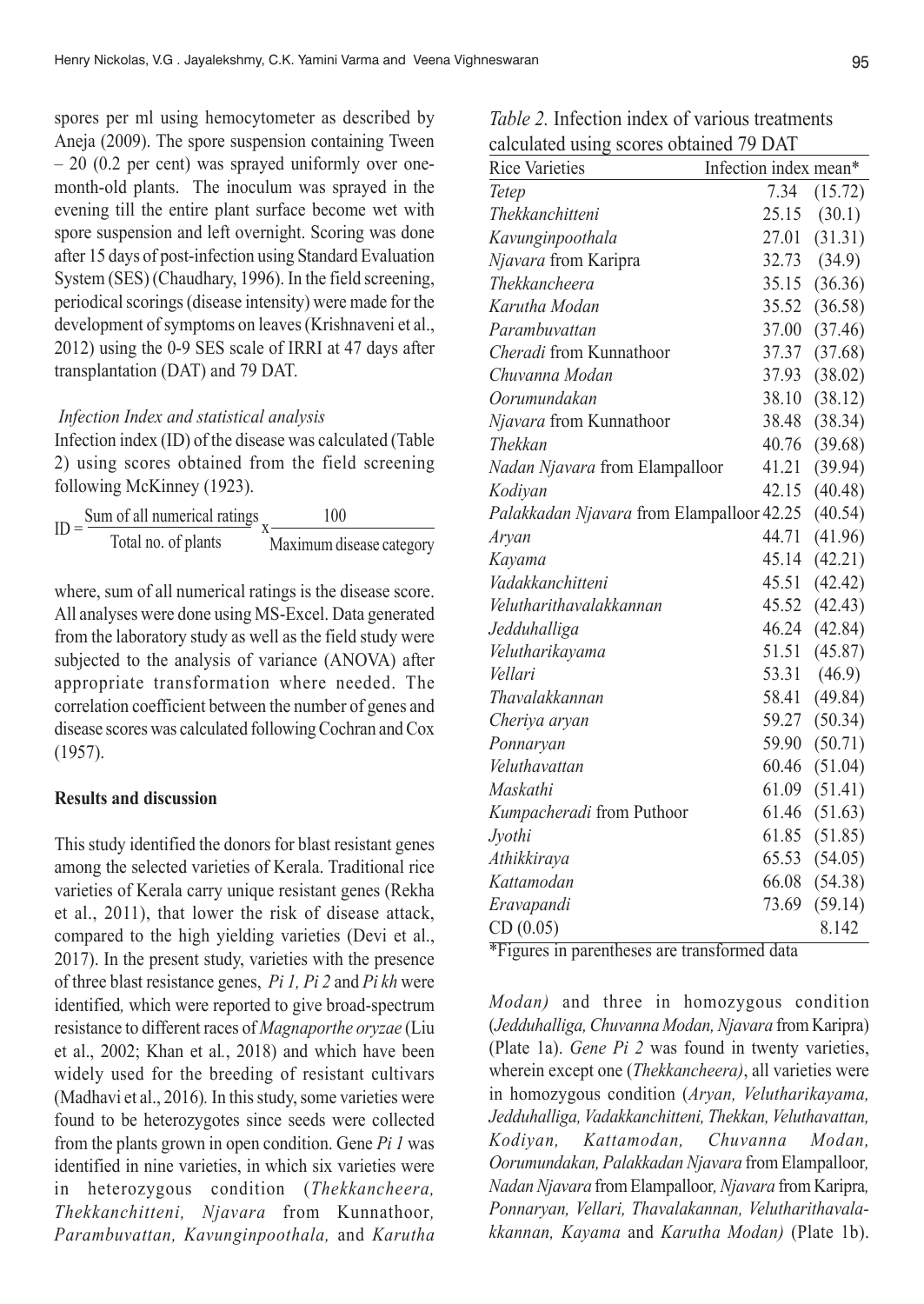

Plate 1. Amplification profile of the DNA of thirty traditional varieties and two check varieties using three different primers. a. *Pi 1* screening, where R is C101Lac, b. *Pi 2* screening, where R is C101A51, c. *Pi kh* screening, where R is *Tetep*. In a, b and c: S-BPT5204, *1-Aryan, 2-Velutharikayama, 3-Thekkancheera, 4-Thekkanchitteni, 5-Jedduhalliga, 6-Vadakkanchitteni, 7- Thekkan, 8-Veluthavatta, 9-Kodiyan, 10-Kattamodan, 11-Chuvanna Modan, 12-Oorumundakan, 13-Njavara* from Kunnathoor*, 14-Palakkadan Njavara* from Elampalloor*, 15-Nadan Njavara* from Elampalloor*, 16- Njavara* from Karipra*, 17-Cheradi* from Kunnathoor*, 18-Kumpacheradi* from Puthoor*, 19-Ponnaryan, 20- Parambuvattan, 21-Vellari, 22-Thavalakkannan, 23-Velutharithavalakkannan, 24-Kayama, 25-Maskathi, 26- Kavunginpoothala, 27-Eravapandi, 28- Athikkiraya, 29-Cheriya aryan, 30-Karutha Modan.*

Further more, g*ene Pi kh* was found in six varieties, in which two were heterozygotes (*Parambuvattan* and *Kavunginpoothal*a) and four were homozygotes (*Oorumundakan*, *Thavalakkannan*, *Velutharithavalakkannan,* and *Cheraidi* from Kunnathoor) (Plate 1c).

Gene combinations such as *Pi 1 + Pi 2, Pi 2 + Pi kh* and *Pi 1 + Pi kh* were also found in a few varieties. *Chuvanna Modan, Njavara* from Karipra, *Thekkancheera, Jedduhalliga* and *Karutha Modan* were found with the presence of resistant genes *Pi 1* and *Pi 2*. *Thavalakkannan, Velutharithavalakkannan* and *Oorumundakan* had both *Pi 2* and *Pi kh*. Genes *Pi 1* and *Pi kh* were present in two varieties - *Parambuvattan* and *Kavunginpoothala*.

Based on the scores obtained during the field screening, ten varieties were classified as moderately resistant (*Thekkanchitteni, Njavara* from Kunnathoor*, Cheradi* from Kunnathoor*, Chuvanna Modan, Njavara* from Karipra*, Thekkancheera, Oorumundakan, Parambuvattan, Kavunginpoothala* and *Karutha Modan)*. Fifteen varieties were grouped under the section moderately susceptible (*Cheriya aryan, Aryan, Ponnaryan, Vellari, Velutharikayama, Kayama, Jedduhalliga, Vadakkanchitteni, Thekkan, Veluthavattan, Kodiyan, Palakkadan Njavara* from Elampalloor*, Nadan* *Njavara* from Elampalloor*, Thavalakkannan and Velutharithavalakkannan)*, and the remaining six varieties were included in the group susceptible (*Maskathi, Eravapandi, Athikkiraya, Kumpacheradi* from Puthoor*, Kattamodan* and *Jyothi)*. None of the selected varieties was found immune (except the check variety *Tetep*), or highly susceptible. In this screening, the check variety *Jyothi* was confirmed as a susceptible variety supporting the previous report (KAU, 2011).

Varieties were found significantly different from each other with respect to infection indices (ID)  $(F_{31,93}=2.11,$ p<0.05 at 47 DAT and  $F_{31,93}$ =2.22, p<0.05 at 79 DAT). Variety *Tetep* was found to be with minimum average ID (7.3) and it was significantly different from all the remaining varieties. Further lower ID was obtained for varieties *Thekkanchitteni* (25.2) and *Kavunginpoothala* (27.0), which were on par with *Njavara* from Karipra (32.7), *Thekkancheera* (35.2), *Karutha Modan* (35.5), *Parambuvattan* (37.0), *Cheradi* from Kunnathoor (37.4), *Chuvanna Modan* (37.9) and *Oorumundakan* (38.1). Infection indices of the varieties were found in concurrence with the classification obtained from these disease scores. All moderately resistant varieties had low infection index.

The significant negative correlation between the number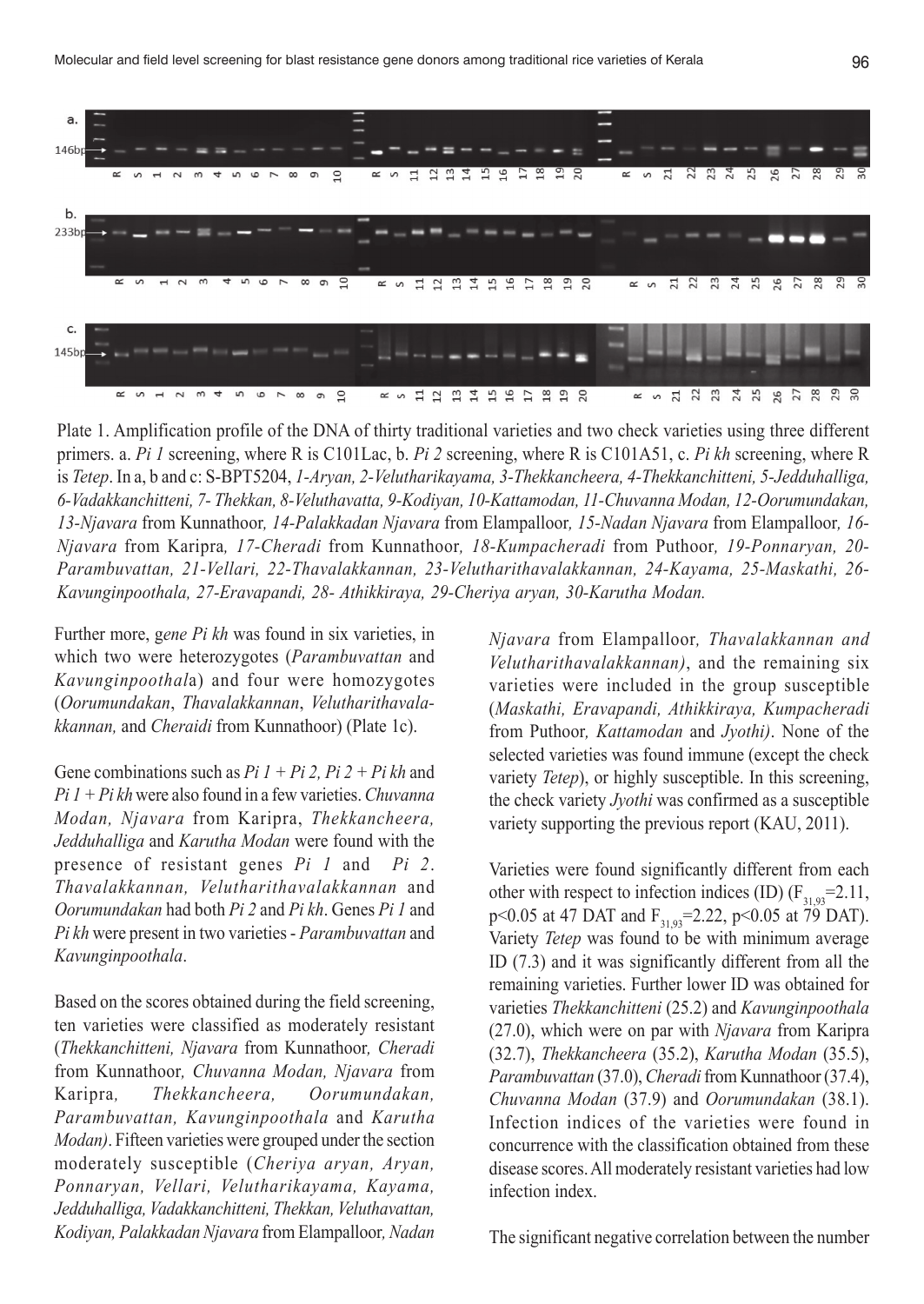of genes and respective score averages (-0.52) indicates that the level of disease resistance increased with the number of resistant genes present, demonstrating the effect of gene pyramiding or gene stacking. Gene pyramiding results in the simultaneous expression of more than one gene in a variety, where with resistant genes, it can develop durable resistance (Kumari et al*.,* 2017). The comparison of disease scores with the presence or absence of resistance genes clearly showed that the varieties having genes *Pi 1* and *Pi kh* had lower disease score supporting the previous findings about these genes in delivering broad-spectrum resistance against geographically diverse strains of *M. oryzae* (Kumari et al., 2017; Khan et al., 2018). This emphasizes that the pyramiding of genes *Pi 1* and *Pi kh* can undoubtedly impart better blast resistance under Kerala condition (Figure 1). Therefore, the varieties *Parambuvattan* and *Kavunginpoothala* which carry both genes *Pi 1* and *Pi kh* can be used as donors in the breeding programmes for rice blast resistance. Varieties *Chuvanna Modan* and *Njavara* from Karipra having the gene *Pi 1* in homozygous condition, and the varieties *Oorumundakan* and *Cheradi* from Kunnathoor with the gene *Pi kh* in homozygous condition can be used as



Figure 1. Average disease scores of varieties carrying genes as specified at two different scorings.

Varieties carrying specific gene and gene combinations are noted. *Pi 1* - *Thekkanchitteni and Njavara* from Kunnathoor*; Pi 2 - Aryan, Ponnaryan, Vellari, Velutharikayama, Kayama, Vadakkanchitteni, Thekkan, Veluthavattan, Kodiyan, Kattamodan, Palakkadan Njavara* from Elampalloor*, Nadan Njavara* from Elampalloor*; Pi kh – Cheradi* from Kunnathoor*; Pi 1, Pi 2 – Thekkancheera, Jedduhalliga, Karutha Modan, Chuvanna Modan, Njavara* from Karipra*; Pi 2, Pi kh – Thavalakkannan, Velutharithavalakkannan, Oorumundakan; Pi 1, Pi kh – Parambuvattan, Kavunginpoothala*

donors for respective genes. The varieties identified as donors are having specific grain qualities of Kerala varieties - *Parambuvattan* with red bold and *Kavunginpoothala* with white bold grains. Many prominent rice varieties popular in Kerala such as Jyothi, Uma etc. are susceptible to rice blast and need to be improved for blast disease resistance. Since the donors have been identified from the traditional varieties of Kerala with specific grain qualities, reconstitution of these varieties by maintaining the grain quality can easily be achieved.

#### **Acknowledgements**

We thank Kerala Agricultural University and Kerala State Council for Science, Technology and Environment for the funding and infrastructure. We thank Indian Institute of Rice Research (IIRR; formerly Directorate of Rice Research) for providing seeds of the check varieties. We also thank Dr Gokulapalan C., Brigit Joseph and Nisthar E. for their assistance in data collection and data analyses.

## **References**

- Aneja, K. 2009. Experiments in microbiology, plant pathology and biotechnology. New Age International Publishers Hyderabad, India, 607p.
- Arunakanthi, B., Srinivasprasad, M., Madhanmohan, K., Balachandran, S., Madhav, M., Reddy, C. and Viraktamath, B. 2008. Introgression of major blast resistance genes *Pi-1, Pi-2* and *Pi-kh* in indica rice cultivars Samba Mahsuri and Swarna. J. Mycol. Plant Pathol. 38: 625-630.
- Ballini, E., Morel, J.B., Droc, G., Price, A., Courtois, B., Notteghem, J.L. and Tharreau, D. 2008. A genome-wide meta-analysis of rice blast resistance genes and quantitative trait loci provides new insights into partial and complete resistance. Mol. Plant-Microbe Interact. 21:859-868.
- Chaudhary, R.C. 1996. Standard evaluation system for rice. 4 edn. International Rice Research Institute, Manila, Philippine, 52p.
- Cochran, W.G. and Cox, G.M. 1957. Experimental designs. 2nd edn. John Wiley, New York, 617p.
- Cordeiro, G.M., Christopher, M.J., Henry, R.J. and Reinke, R.F. 2002. Identification of microsatellite markers for fragrance in rice by analysis of the rice genome sequence. Mol. Breed. 9: 245-250.
- Devi, P.I., Solomon, S.S. and Narayanan, M. 2017. Conservation of traditional rice varieties for crop diversity in Kerala. J. Res. ANGRAU 45(2): 93-99.
- Fuentes, J.L., Correa-Victoria, F.J., Escobar, F., Prado, G., Aricapa, G., Duque, M.C. and Tohme, J. 2008. Identification of microsatellite markers linked to the blast